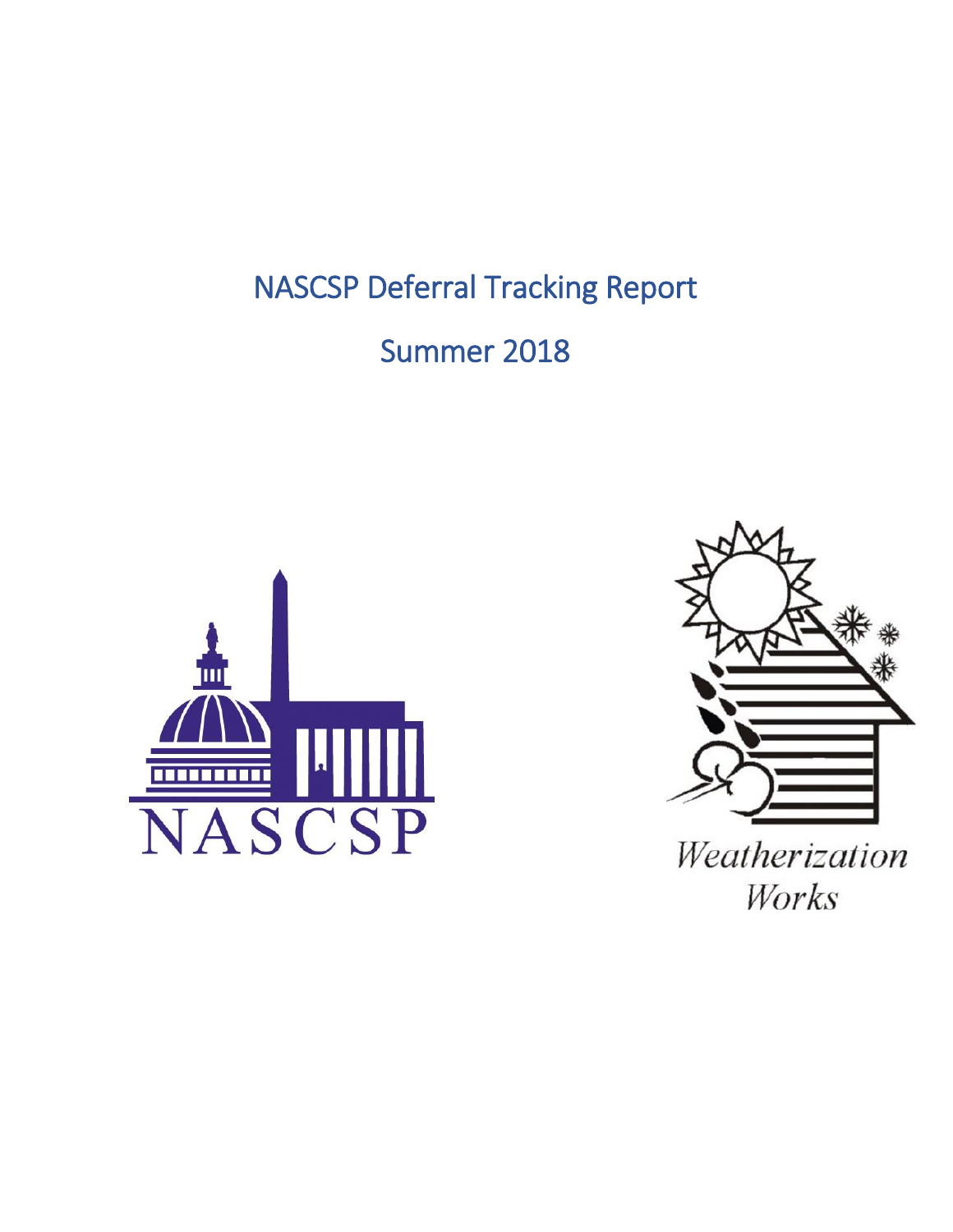#### **Summary of Results**

#### **Introduction**

In the summer of 2018, NASCSP put out a survey to the 56 WAP grantees (50 States, D.C., 5 Territories). The purpose of the survey was to get a better idea of whether or not the State WAP Offices track WAP client deferrals, what methods they use to do so, and the most common reasons for such client deferrals. NASCSP received responses from 36 grantees for a response rate of about 66%. Grantees from all five of NASCSP's organizational regions provided feedback giving the results a significant amount of geographic diversity.

The questions asked fall under three general themes: Tracking deferrals, reasons for deferrals, and additional information about the process. Each subsection below summarizes the results pertaining to each theme. Clicking on question titles will take you directly to the full results for that question. Multiple open-ended questions allowed respondents to more accurately report their information in order to maximize data and input.

#### 1. Tracking Deferrals

[Question #4](#page-2-0) asked respondents whether or not their WAP State Office tracked deferrals. Out of 37 responses, 25 (69.44%) indicated that they do track deferrals, while 11 (30.56%) indicted that they do not track deferrals at the WAP State Office. [Question #5](#page-3-0) applied to those respondents who answered "No" to Question #4. Question #5 asked how easy/ difficult it would be to obtain the information regarding deferrals from their subgrantee network. Out of 15 responses, 2 (14.29%) stated it would be very easy, 6 (42.86%) said it would be easy, 1 (7.14%) said it would be neither difficult nor easy, and 5 (35.71%) said it would be difficult. Being as that 33.33% of responses to this question stated that it would be difficult to obtain this information, it allows for the future possibility of exploring what barriers exist for WAP State Offices in collection of deferral data.

[Question](#page-4-0) #6 asked respondents to indicate whether most deferrals resulted from a single issue or as a combination of issues. Out of 29 responses, 7 (25%) stated that deferrals were mostly a result of a single issue while 22 responses (75%) indicated that most deferrals were because of a combination of issues.

#### 2. Reasons for Deferrals

[Question #7](#page-5-0) asked respondents to indicate their most common reason for home deferrals in their state. Out of 36 responses, the most common issues reported for this question were structural issues, moisture or standing water, and mold. [Question #8](#page-6-0) asked respondents what their second most common reason for deferrals in their state. Out of 35 responses, moisture or standing water, mold, and structural issues were the most commonly reported issue for this question.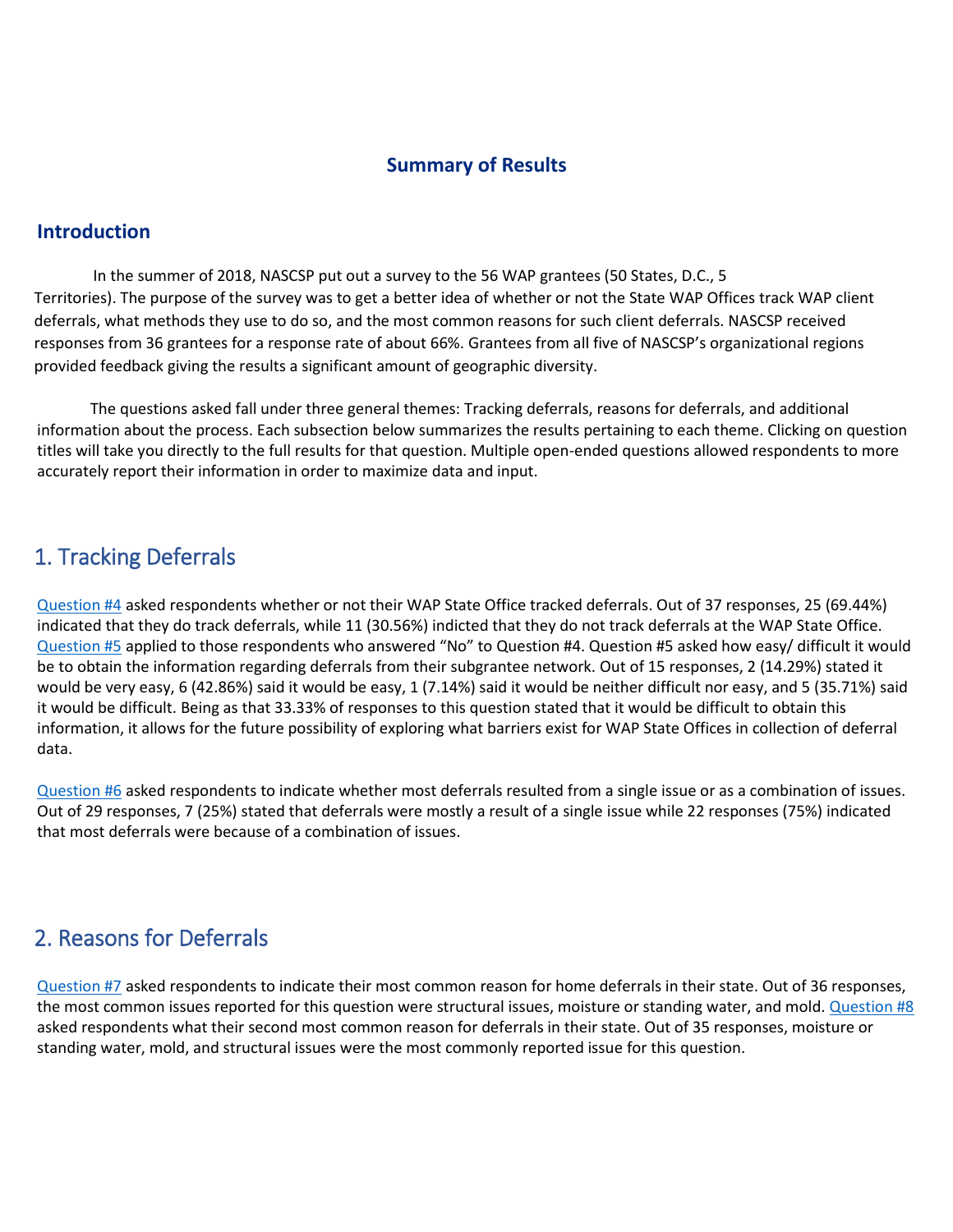[Question #9](#page-7-0) asked respondents what their third most common reason for deferrals in their state. Out of 32 responses, the most common issues were moisture or standing water and mold. For all three of the most common reasons for home deferrals, structural issues, standing water or moisture, and mold were consistently the most common issues.

All of these questions had respondents that selected "Other" to indicate reasons that were not an option listed as part of the inquiry.

#### 3. Additional Information

[Question #10](#page-8-0) asked respondents to provide any additional information about their deferral tracking process or major reasons for deferrals in their state that would be helpful for NASCSP. Responses to question #10 were open-ended and offered many different areas and themes of information. Responses consisted of how tracking and reporting are handled either at the State Office level, subgrantee or agency level; additional reasons for deferrals; or new developments in tracking software or plans to start tracking deferrals.



## <span id="page-2-0"></span>Q4 Is the WAP State Office tracking deferrals on a statewide basis?

| <b>ANSWER CHOICES</b> | <b>RESPONSES</b> |    |
|-----------------------|------------------|----|
| Yes                   | 69.44%           | 25 |
| <b>No</b>             | 30.56%           | 11 |
| <b>TOTAL</b>          |                  | 36 |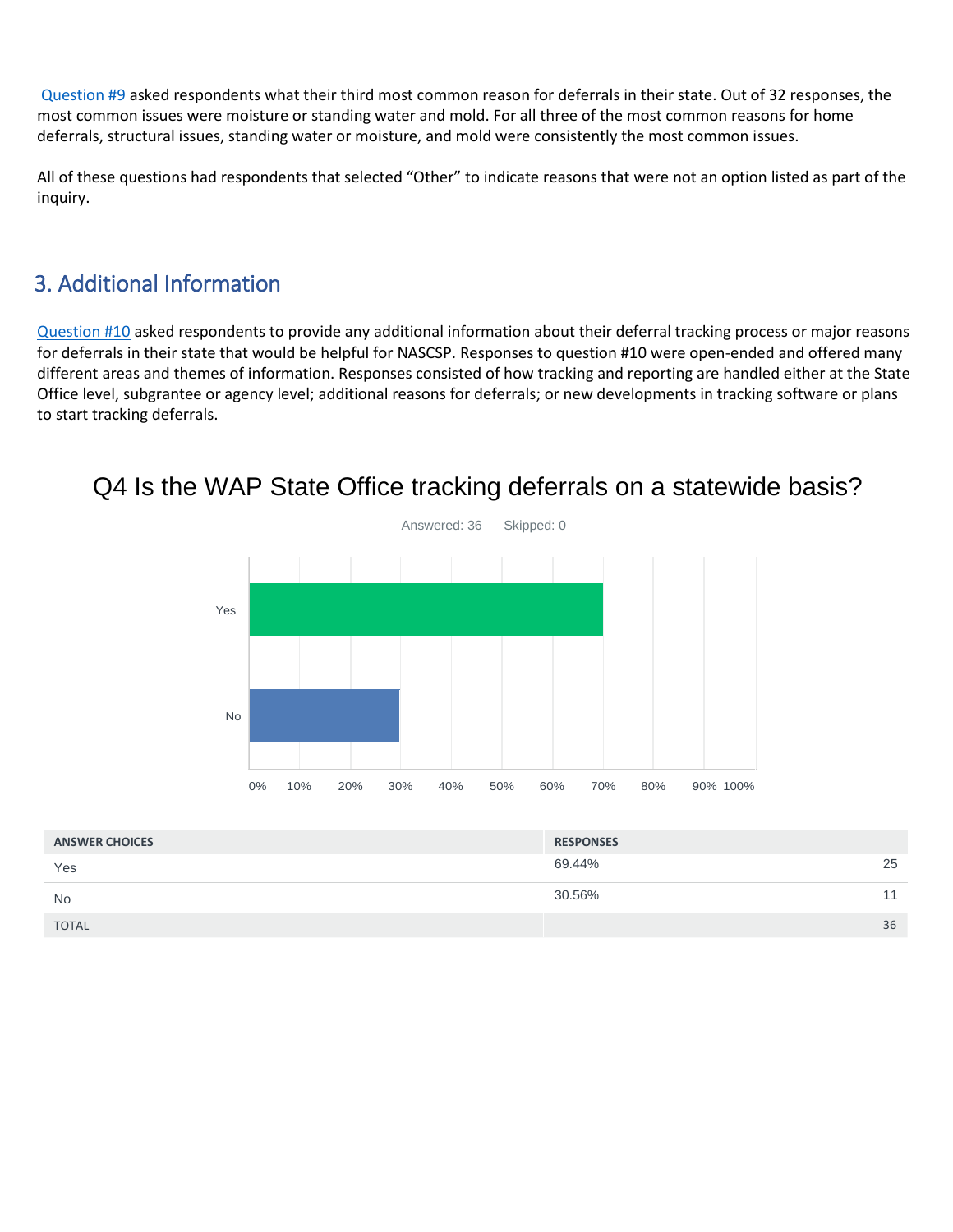### <span id="page-3-0"></span>Q5 If "no" to #4, how easy/difficult would it be to obtain this information from your subgrantee network?



| <b>ANSWER CHOICES</b>      | <b>RESPONSES</b> |              |
|----------------------------|------------------|--------------|
| Very easy                  | 14.29%           | 2            |
| Easy                       | 42.86%           | 6            |
| Neither easy nor difficult | 7.14%            | 1            |
| <b>Difficult</b>           | 35.71%           | 5            |
| Very difficult             | $0.00\%$         | $\mathbf{0}$ |
| <b>TOTAL</b>               |                  | 14           |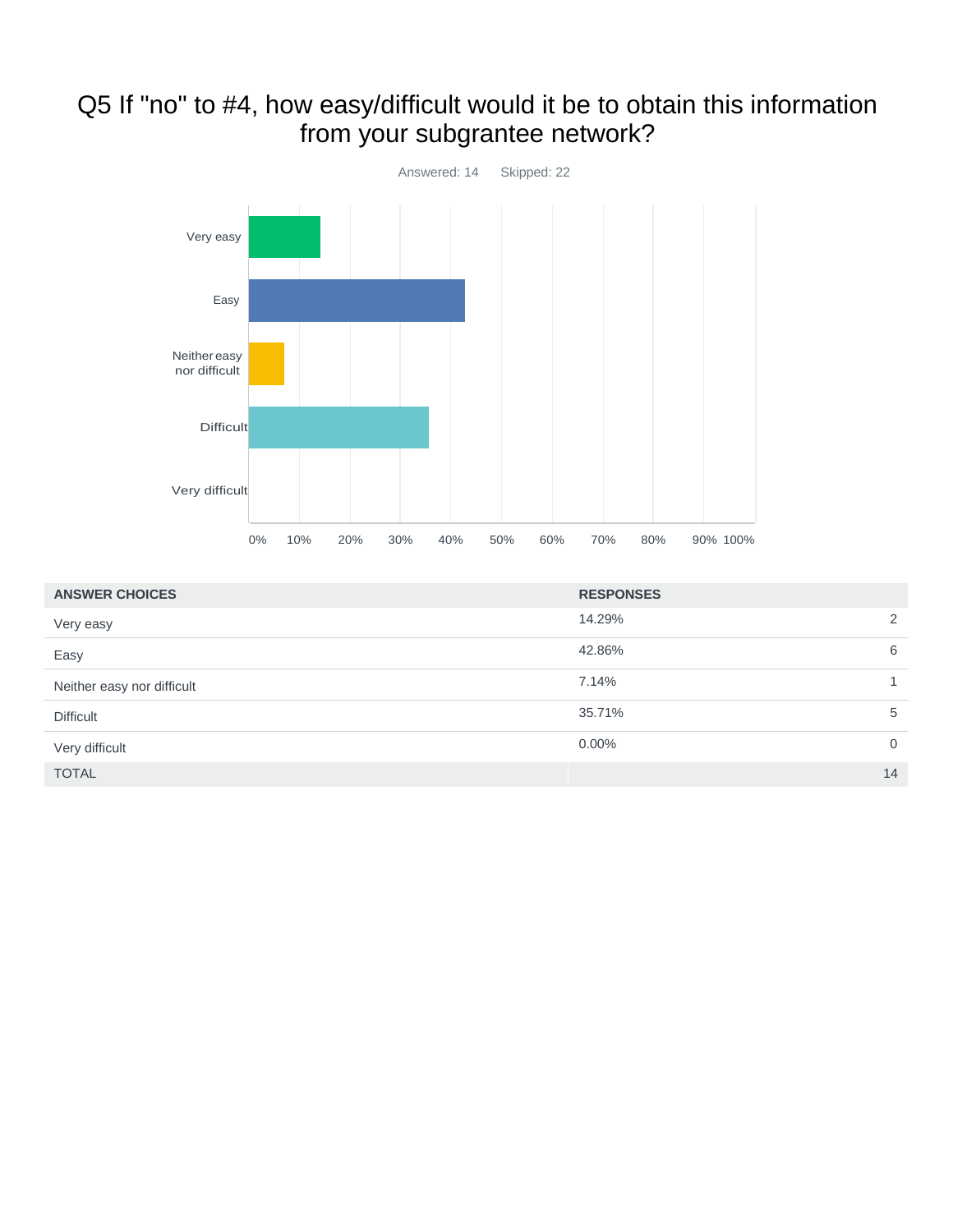## <span id="page-4-0"></span>Q6 If "yes" in #4, please indicate whether most deferrals result from a single issue or a combination of issues



| <b>ANSWER CHOICES</b>                                        | <b>RESPONSES</b> |  |
|--------------------------------------------------------------|------------------|--|
| Most deferrals result from a single issue                    | 25.00%           |  |
| Most deferrals result from a multitude/combination of issues | 75.00%           |  |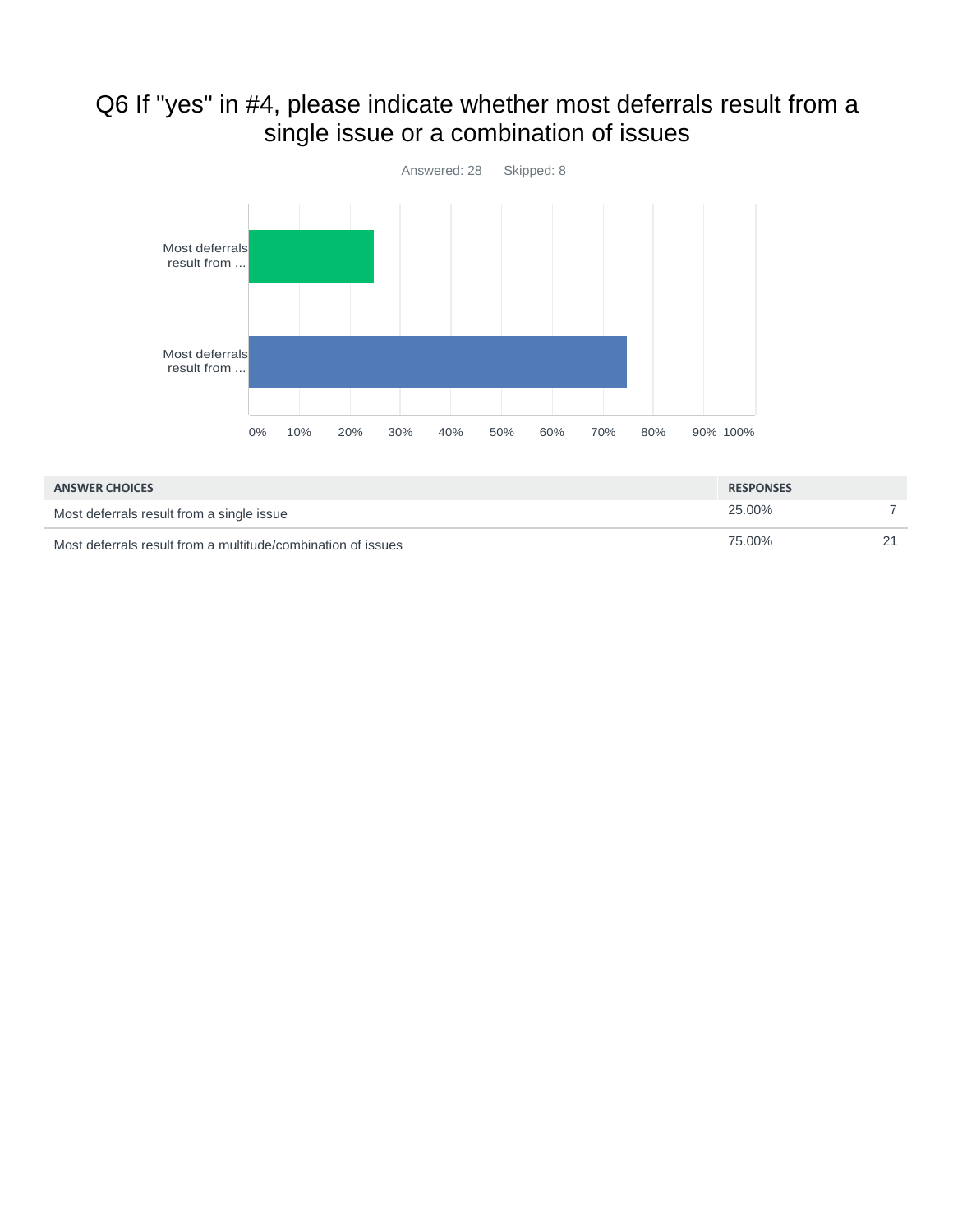# <span id="page-5-0"></span>Q7 Please select the Number 1 most common reason for deferral in your state

Answered: 30 Skipped: 6

| <b>ANSWER CHOICES</b>                               | <b>RESPONSES</b> |             |
|-----------------------------------------------------|------------------|-------------|
| <b>Structural Issues</b>                            | 50%              | 15          |
| Mold                                                | 13%              | 4           |
| Moisture or standing water                          | 13%              | 4           |
| Vermiculite                                         | 11%              | 3           |
| Electrical system issues (Incl. Knob & Tube wiring) | 7%               | 2           |
| Asbestos (non-vermiculite)                          | 3%               | 1           |
| Plumbing or sewage system issues                    | 3%               |             |
| Hostile, threatening, or uncooperative client       | $0.00\%$         | $\Omega$    |
| Illegal activities discovered in home               | 0.00%            | $\mathbf 0$ |
| Lead issues (paint, windows, etc.)                  | $0.00\%$         | $\Omega$    |
| Radon                                               | $0.00\%$         | $\Omega$    |

| <b>OTHER (PLEASE SPECIFY)</b>                                           |
|-------------------------------------------------------------------------|
| Structural Issues                                                       |
| Leaking Roofs that exceed WX scope to repair                            |
| Housing units needs too much repair and cannot be made energy efficient |
| This could include extensive repairs required                           |
| roofs                                                                   |
| Roof leaks                                                              |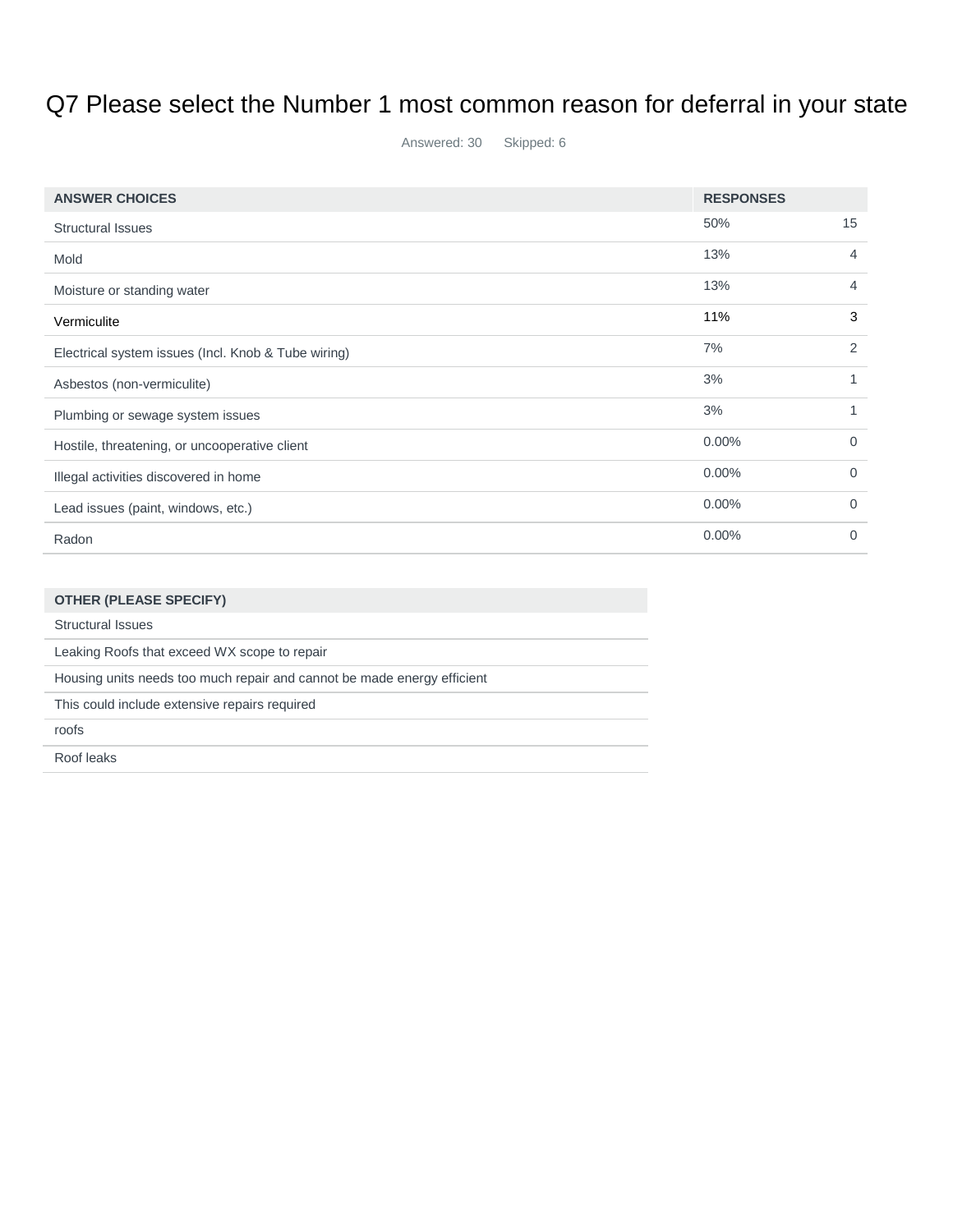# <span id="page-6-0"></span>Q8 Please select the Number 2 most common reason for deferral in your state

Answered: 26 Skipped: 10

| <b>ANSWER CHOICES</b>                               | <b>RESPONSES</b> |                |
|-----------------------------------------------------|------------------|----------------|
| Moisture or standing water                          | 31%              | 8              |
| <b>Structural Issues</b>                            | 23%              | 6              |
| Mold                                                | 19%              | 5              |
| Electrical system issues (Incl. Knob & Tube wiring) | 12%              | 3              |
| Plumbing or sewage system Issues                    | 7%               | $\overline{2}$ |
| Hostile, threatening, or uncooperative client       | 4%%              |                |
| Vermiculite                                         | 4%               |                |
| Illegal activities discovered in home               | $0.00\%$         | $\Omega$       |
| Lead issues (paint, windows, etc.)                  | $0.00\%$         | $\Omega$       |
| Asbestos (non-vermiculite)                          | $0.00\%$         | $\Omega$       |
| Radon                                               | $0.00\%$         | $\Omega$       |

| <b>OTHER (PLEASE SPECIFY)</b>                               |
|-------------------------------------------------------------|
| leaky roofs, moisture/water intrusion into foundations etc. |
| Extensive work scope                                        |
| infestation                                                 |
| Electrical system issues                                    |
| Roofing and Structural Issues combined                      |
| Owner declines any services                                 |
| Includes Standing water, mold and plumbing issues           |
| unsanitary conditions                                       |
| Needed home repairs beyond the scope of Weatherization      |
|                                                             |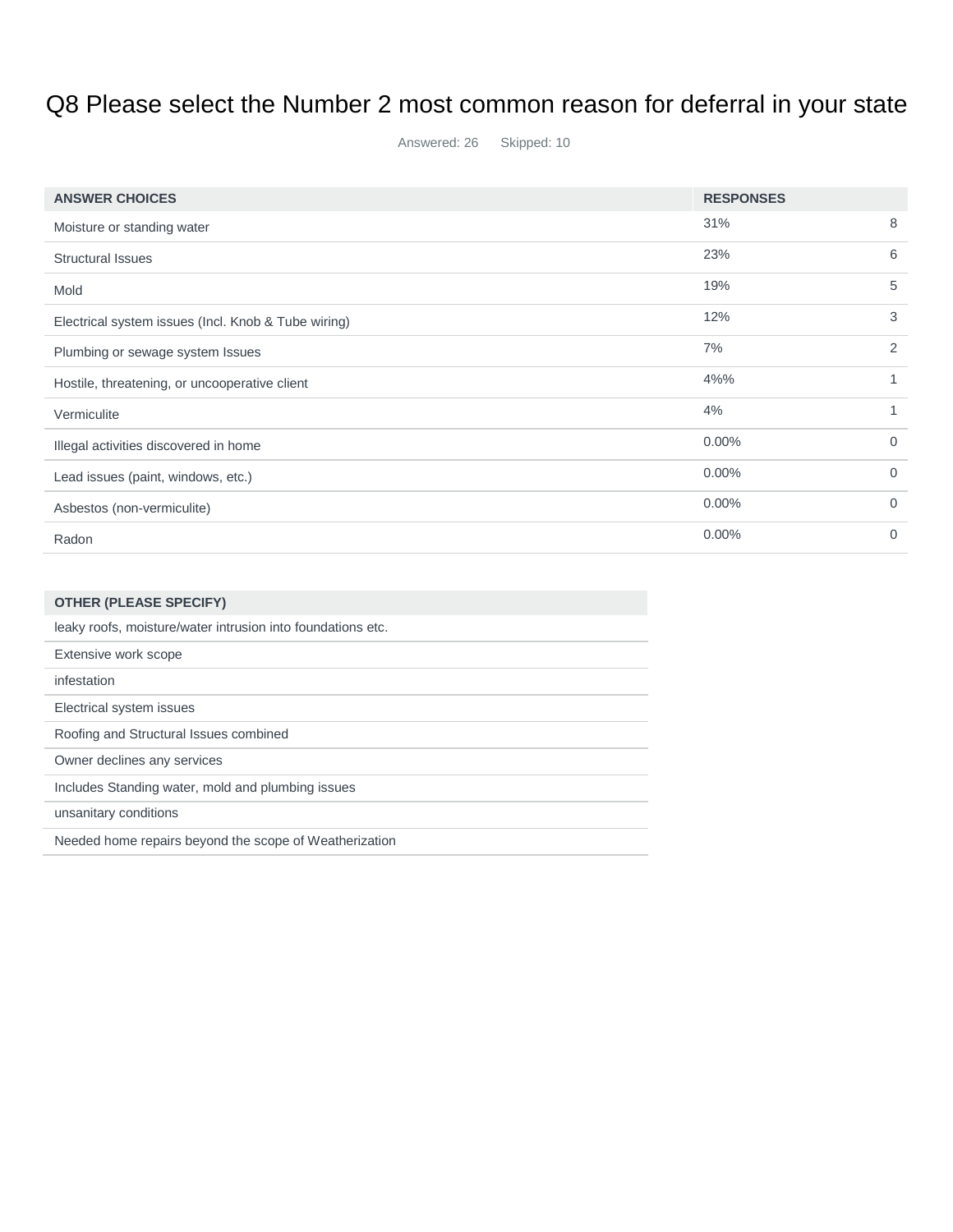# <span id="page-7-0"></span>Q9 Please select the Number 3 most common reason for deferral in your state

Answered: 25 Skipped: 11

| <b>ANSWER CHOICES</b>                               | <b>RESPONSES</b> |                |
|-----------------------------------------------------|------------------|----------------|
| Mold                                                | 20%              | 5              |
| Moisture or standing water                          | 20%              | 5              |
| Electrical system issues (Incl. Knob & Tube wiring) | 16%              | 4              |
| Hostile, threatening, or uncooperative client       | 16%              | 4              |
| Asbestos (non-vermiculite)                          | 4%               | 1              |
| Plumbing or sewage system Issues                    | 12%              | 3              |
| <b>Structural Issues</b>                            | 12%              | 3              |
| Illegal activities discovered in home               | $0.00\%$         | $\overline{0}$ |
| Lead issues (paint, windows, etc.)                  | $0.00\%$         | 0              |
| Radon                                               | $0.00\%$         | $\overline{0}$ |
| Vermiculite                                         | $0.00\%$         | $\Omega$       |

| #              | <b>OTHER (PLEASE SPECIFY)</b>                                                                                                                                 | <b>DATE</b>        |
|----------------|---------------------------------------------------------------------------------------------------------------------------------------------------------------|--------------------|
|                | The inability to install an SWS compliant ground moisture barrier in homes that have exposed dirt<br>floor foundations, what we call inaccessible crawlspaces | 7/11/2018 5:05 PM  |
| 2              | Rook Leakage                                                                                                                                                  | 7/10/2018 2:51 PM  |
| 3              | Roof with related mold, moisture                                                                                                                              | 7/10/2018 11:36 AM |
| $\overline{4}$ | Hording                                                                                                                                                       | 7/10/2018 7:13 AM  |
| 5              | Tie from network responses: Plumbing or sewage system issues or unsafe/unsanitary condition of<br>the home                                                    | 7/3/2018 2:18 PM   |
| 6              | includes: clutter, moved, death, landlord issues, health, pet issues                                                                                          | 6/29/2018 1:27 PM  |
|                | Hoarding, excessive clutter                                                                                                                                   | 6/22/2018 2:14 PM  |
|                |                                                                                                                                                               |                    |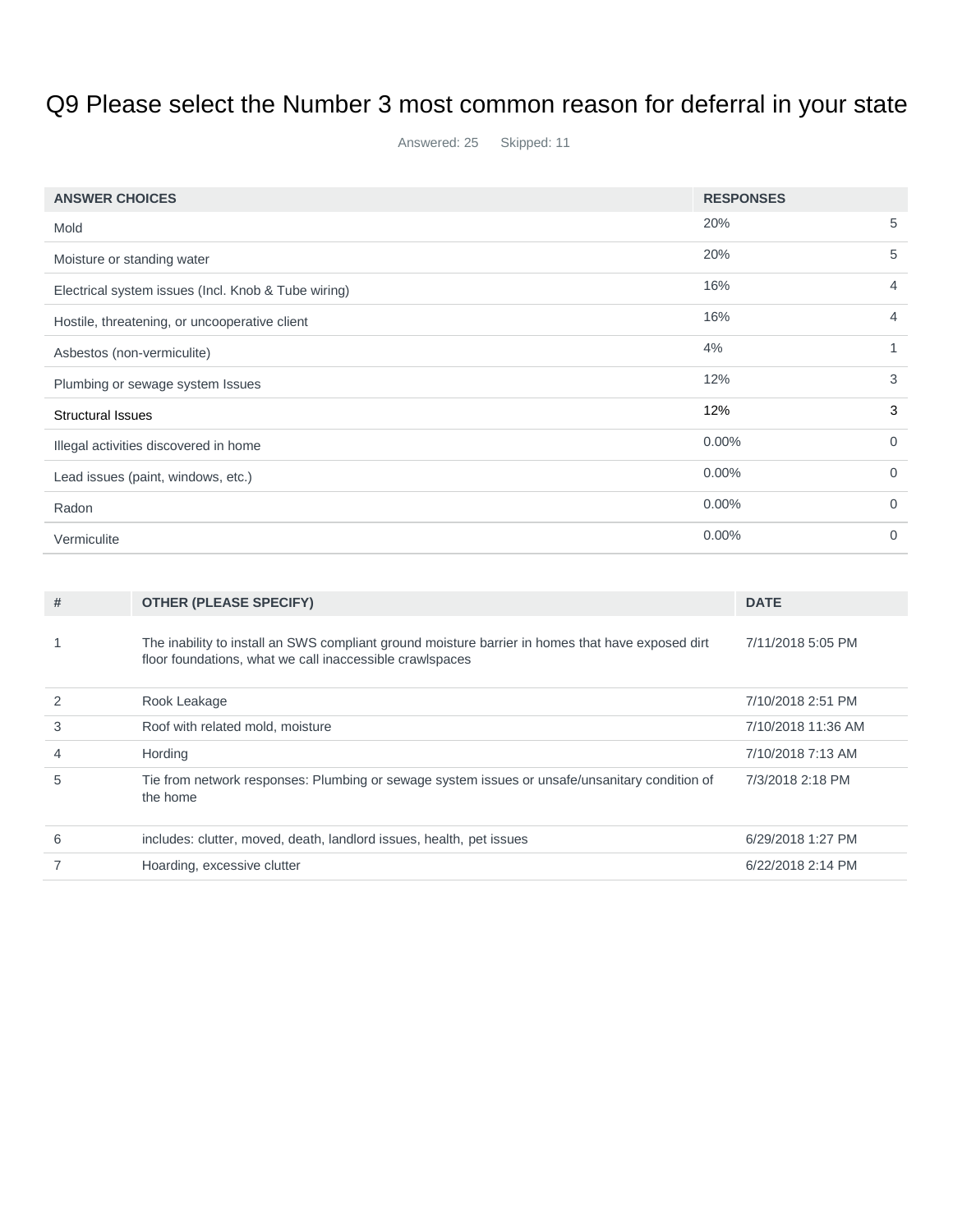### <span id="page-8-0"></span>Q10 Please provide any additional information about the deferral tracking process or major reasons for deferral in your state that would be helpful to NASCSP

Answered: 25 Skipped: 11

| #              | <b>RESPONSES</b>                                                                                                                                                                                                                                                                                                                                                                    | <b>DATE</b>        |
|----------------|-------------------------------------------------------------------------------------------------------------------------------------------------------------------------------------------------------------------------------------------------------------------------------------------------------------------------------------------------------------------------------------|--------------------|
| 1              | Deferrals are tracked via HESWAP system. We had 104 deferrals from July 1, 2017 through June<br>30, 2018.                                                                                                                                                                                                                                                                           | 7/10/2018 2:51 PM  |
| 2              | 4th Uncooperative client 5th No energy work needed                                                                                                                                                                                                                                                                                                                                  | 7/10/2018 11:36 AM |
| 3              | 1. For LIHEAP reporting, it is required that we track deferrals. These deferrals are for all funding<br>sources at this point. They are entered into our in house online system. 2. The housing stock in<br>is very old and there is a large amount of the population that is living in substandard<br>conditions. This contributes to the structural issues resulting in deferral. | 7/10/2018 11:20 AM |
| $\overline{4}$ | The options provided did not capture $\blacksquare$ issues very well. Here they are in order: 1.<br>Repair-Structure or Electrical 2. Clutter/housekeeping 3. SIR less than 1.0 based on informational<br>modeling 4. Water/Moisture issues. Wisconsin tracks this data by agency and statewide.                                                                                    | 7/6/2018 9:32 AM   |
| 5              | Speaking specifically to structural condition, we find that roof condition is the most common reason<br>these jobs are deferred. If we cant complete attic measures, we feel it is best to defer the job until<br>a later time.                                                                                                                                                     | 7/6/2018 8:07 AM   |
| 6              | deferrals relate to visible molding near the electric lights in the ceiling due to<br>Most times<br>hairline cracks in the roof. Other issues would be from water dripping out of the ventilation fan in<br>the ceiling of the bathroom.                                                                                                                                            | 7/4/2018 11:38 PM  |
| 7              | transitions from our old database, WITS, to our new database, CaseWorthy, one goal will<br>As<br>be to have a deferral tracking process, for whole-project deferrals, and measure-specific deferrals.                                                                                                                                                                               | 7/3/2018 2:18 PM   |
| 8              | Most of the Homes in <b>Exercise 2</b> are deferred for moisture issues. We inquire about deferral issues<br>and rates annually. Are average Deferral rate in is around 50%. With some agencies<br>reporting as high as 70%.                                                                                                                                                        | 7/2/2018 3:14 PM   |
| 9              | Without canvasing our network or software for the data, anecdotally, roof replacements, structure,<br>moisture and K&T are predominant issues.                                                                                                                                                                                                                                      | 7/2/2018 11:54 AM  |
| 10             | has no central tracking / management software for WAP. An effort is currently<br>underway to correct that, but it will take time and considerable effort and is not close to fruition.                                                                                                                                                                                              | 7/1/2018 11:16 PM  |
| 11             | Data was collected from the 16/17 program year. Current feedback from subgrantees follows the<br>same common reasons for deferral.                                                                                                                                                                                                                                                  | 6/29/2018 1:27 PM  |
| 12             | Roof leaks                                                                                                                                                                                                                                                                                                                                                                          | 6/29/2018 8:53 AM  |
| 13             | My answers are an educated guess as we do not specifically track deferrals and the reason for<br>deferral.                                                                                                                                                                                                                                                                          | 6/26/2018 3:30 PM  |
| 14             | It seems reasonable that a survey of this type would also seek to identify frequency of referrals.                                                                                                                                                                                                                                                                                  | 6/26/2018 1:42 PM  |
| 15             | We just started implemented required deferral tracking this year,<br>will have its first<br>quarterly deferral data end of July. So although yes, we are now tracking it, we do not have any<br>results or data to report yet.                                                                                                                                                      | 6/26/2018 1:05 PM  |
| 16             | Hoarding or excessive clutter is another major cause for deferral                                                                                                                                                                                                                                                                                                                   | 6/26/2018 12:52 PM |
| 17             | We developed a client tracking database the incorporates the deferral information                                                                                                                                                                                                                                                                                                   | 6/26/2018 12:42 PM |
| 18             | Hancock tracks deferrals, and reasons for deferral.                                                                                                                                                                                                                                                                                                                                 | 6/26/2018 9:37 AM  |